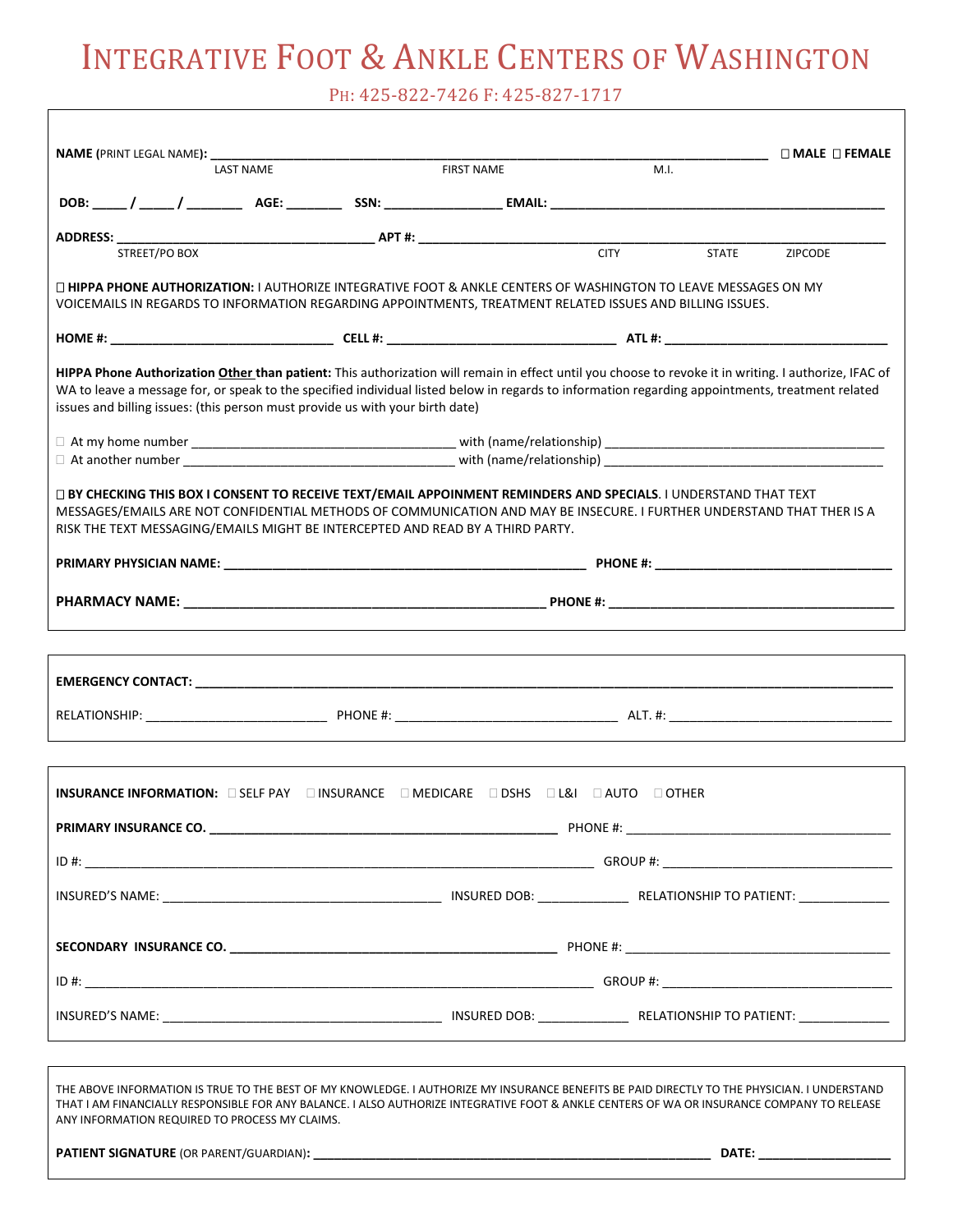PH: 425-822-7426 F: 425-827-1717

| NAME: | WEIGHT: WEIGHT: | HEIGHT: The contract of the contract of the contract of the contract of the contract of the contract of the contract of the contract of the contract of the contract of the contract of the contract of the contract of the co | SHOE SIZE: The state of the state of the state of the state of the state of the state of the state of the state of the state of the state of the state of the state of the state of the state of the state of the state of the |  |  |  |
|-------|-----------------|--------------------------------------------------------------------------------------------------------------------------------------------------------------------------------------------------------------------------------|--------------------------------------------------------------------------------------------------------------------------------------------------------------------------------------------------------------------------------|--|--|--|
|       |                 |                                                                                                                                                                                                                                |                                                                                                                                                                                                                                |  |  |  |
|       |                 |                                                                                                                                                                                                                                |                                                                                                                                                                                                                                |  |  |  |
|       |                 | DATE OF INJURY: <u>_____________________________</u>                                                                                                                                                                           |                                                                                                                                                                                                                                |  |  |  |

| DO YOU HAVE OR HAVE YOU EVER BEEN TREATED FOR THE FOLLOWING (CHECK ALL THAT APPLY):                                                                                                                                                                                                                                                                                                                                                                                                                   |                                                                                                    |                                       |                                                                                    |  |  |  |
|-------------------------------------------------------------------------------------------------------------------------------------------------------------------------------------------------------------------------------------------------------------------------------------------------------------------------------------------------------------------------------------------------------------------------------------------------------------------------------------------------------|----------------------------------------------------------------------------------------------------|---------------------------------------|------------------------------------------------------------------------------------|--|--|--|
| $\Box$ ACID REFLUX                                                                                                                                                                                                                                                                                                                                                                                                                                                                                    | $\Box$ EMPHYSEMA                                                                                   | $\Box$ HIV/AIDS                       | <b>E RESPIRATORY DISEASE</b>                                                       |  |  |  |
| $\Box$ ANEMIA                                                                                                                                                                                                                                                                                                                                                                                                                                                                                         | <b>EXAINTING SPELLS</b>                                                                            | □ KIDNEY DISEASE △ □ RHEUMATIC FEVER  |                                                                                    |  |  |  |
| $\Box$ ARTHRITIS                                                                                                                                                                                                                                                                                                                                                                                                                                                                                      | <b>DE FOOT/LEG CRAMPS</b>                                                                          | □ LIVER DISEASE △ △ △ △ STROKE        |                                                                                    |  |  |  |
| $\Box$ ASTHMA                                                                                                                                                                                                                                                                                                                                                                                                                                                                                         | <b>EXECUENT INFECTIONS</b>                                                                         | □ LOWER BLOOD PRESSURE □ TUBERCULOSIS |                                                                                    |  |  |  |
| □ BACK PROBLEMS □ GOUT                                                                                                                                                                                                                                                                                                                                                                                                                                                                                |                                                                                                    | $\Box$ NERVE PROBLEMS                 | <b>DULCERS</b>                                                                     |  |  |  |
| $\Box$ BLEEDING DISORDERS $\Box$ HEADACHES                                                                                                                                                                                                                                                                                                                                                                                                                                                            |                                                                                                    | $\Box$ NUMBNESS                       |                                                                                    |  |  |  |
| $\begin{tabular}{ c c c c c } \hline \texttt{CANCER}\hspace{0.08cm}\textbf{\underline{}}\hspace{0.08cm}\textbf{\underline{}}\hspace{0.08cm}\textbf{\underline{}}\hspace{0.08cm}\textbf{\underline{}}\hspace{0.08cm}\textbf{\underline{}}\hspace{0.08cm}\textbf{\underline{}}\hspace{0.08cm}\textbf{\underline{}}\hspace{0.08cm}\textbf{\underline{}}\hspace{0.08cm}\textbf{\underline{}}\hspace{0.08cm}\textbf{\underline{}}\hspace{0.08cm}\textbf{\underline{}}\hspace{0.08cm}\textbf{\underline{}}$ |                                                                                                    | OSTEOPOROSIS                          | ULLERS<br>□ VARICOSE VEINS<br>□ VASCUI AP T<br>□ VASCULAR DISEASE                  |  |  |  |
| $\Box$ CHEMICAL DEPENDENCY                                                                                                                                                                                                                                                                                                                                                                                                                                                                            | <b>HEART DISEASE</b>                                                                               | $\Box$ PACE MAKER                     | □ WEIGHT LOSS/GAIN                                                                 |  |  |  |
| □ CIRCULATORY PROBLEMS □ HEPATITIS                                                                                                                                                                                                                                                                                                                                                                                                                                                                    |                                                                                                    |                                       |                                                                                    |  |  |  |
|                                                                                                                                                                                                                                                                                                                                                                                                                                                                                                       | □ DIABETES ____________________  □ HIGH BLOOD PRESSURE                                             | $\Box$ PHLEBITIS                      | <b>NONE OF THESE</b>                                                               |  |  |  |
| $\Box$ NEVER SMOKER<br>$\Box$ FORMER SMOKER                                                                                                                                                                                                                                                                                                                                                                                                                                                           |                                                                                                    |                                       | □ SMOKER: _______ PACK/DAY YEARS SMOKED? ____________  □ ALCOHOL: _______ PER WEEK |  |  |  |
| <b>FAMILY MEDICAL HISTORY</b>                                                                                                                                                                                                                                                                                                                                                                                                                                                                         |                                                                                                    |                                       |                                                                                    |  |  |  |
|                                                                                                                                                                                                                                                                                                                                                                                                                                                                                                       |                                                                                                    |                                       |                                                                                    |  |  |  |
|                                                                                                                                                                                                                                                                                                                                                                                                                                                                                                       |                                                                                                    |                                       |                                                                                    |  |  |  |
| <b>PRIOR SURGERIES</b>                                                                                                                                                                                                                                                                                                                                                                                                                                                                                |                                                                                                    |                                       |                                                                                    |  |  |  |
|                                                                                                                                                                                                                                                                                                                                                                                                                                                                                                       |                                                                                                    |                                       |                                                                                    |  |  |  |
| <b>MEDICATIONS</b> (PLEASE INCLUDE DOSAGE)                                                                                                                                                                                                                                                                                                                                                                                                                                                            |                                                                                                    |                                       |                                                                                    |  |  |  |
|                                                                                                                                                                                                                                                                                                                                                                                                                                                                                                       |                                                                                                    |                                       |                                                                                    |  |  |  |
|                                                                                                                                                                                                                                                                                                                                                                                                                                                                                                       |                                                                                                    |                                       |                                                                                    |  |  |  |
| <b>ALLERGIES</b> ONO KNOWN DRUG ALLERGIES                                                                                                                                                                                                                                                                                                                                                                                                                                                             |                                                                                                    |                                       |                                                                                    |  |  |  |
|                                                                                                                                                                                                                                                                                                                                                                                                                                                                                                       | □ ASPIRIN □ CODEINE □ IODINE □ LOCAL ANESTHETICS □ NOVOCAIN □ PENICILLIN □ SULFA □ TAPES/ADHESIVES |                                       |                                                                                    |  |  |  |
|                                                                                                                                                                                                                                                                                                                                                                                                                                                                                                       |                                                                                                    |                                       |                                                                                    |  |  |  |
|                                                                                                                                                                                                                                                                                                                                                                                                                                                                                                       |                                                                                                    |                                       |                                                                                    |  |  |  |
|                                                                                                                                                                                                                                                                                                                                                                                                                                                                                                       |                                                                                                    |                                       |                                                                                    |  |  |  |

**SIGNATURE** (OR PARENT/GUARDIAN**:** \_\_\_\_\_\_\_\_\_\_\_\_\_\_\_\_\_\_\_\_\_\_\_\_\_\_\_\_\_\_\_\_\_\_\_\_\_\_\_\_\_\_\_\_\_\_\_\_\_\_\_\_\_\_\_\_\_\_\_\_\_\_\_ **DATE**: \_\_\_\_\_\_\_\_\_\_\_\_\_\_\_\_\_\_\_\_\_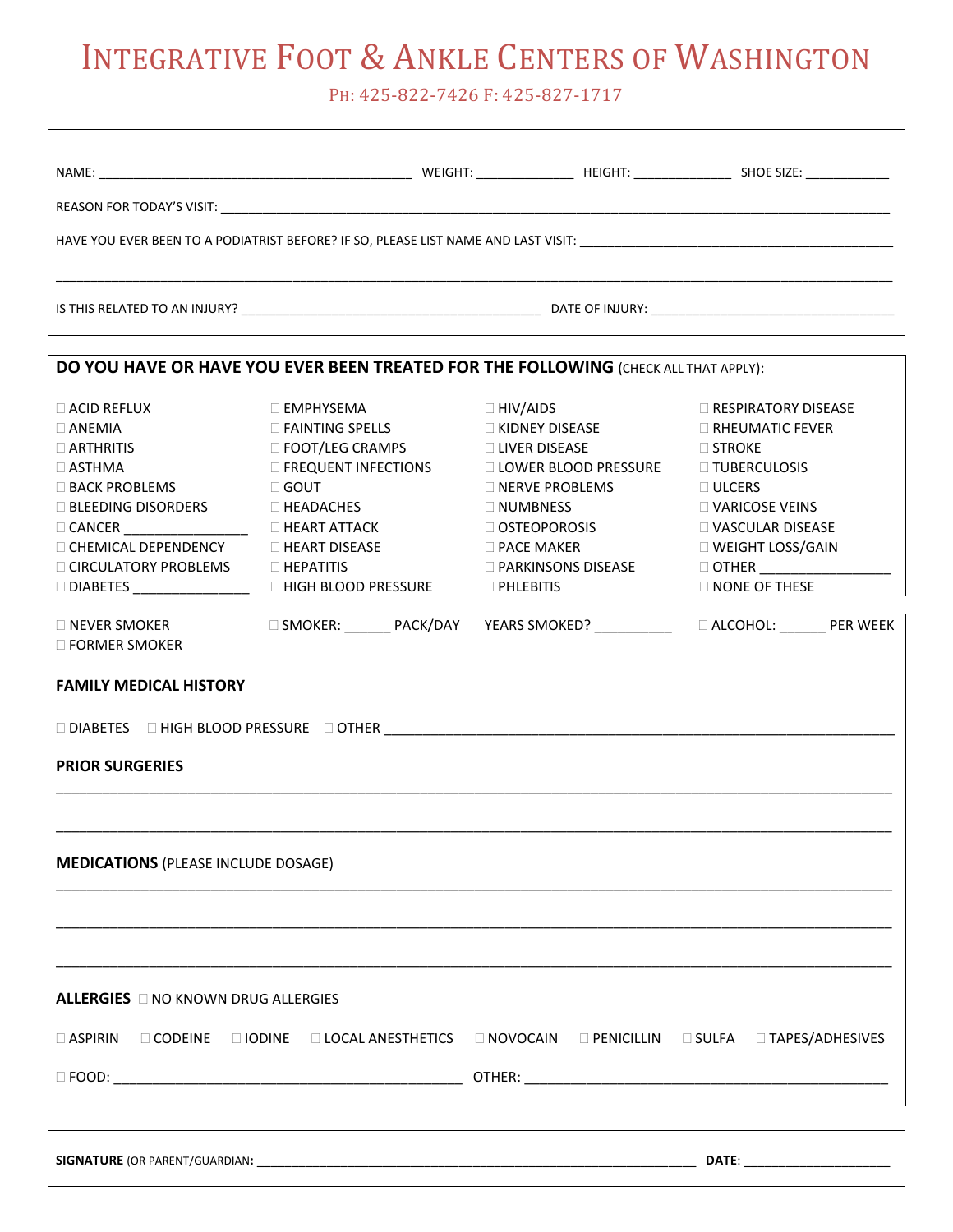PH: 425-822-7426 F: 425-827-1717

#### **PRIVACY AND CONSENT INFORMATION**

**This consent form is required by the Health Insurance Portability and Accountability act of 1996 (HIPAA) which requires us by law to inform you of your rights for privacy with respect to the disclosure of your health care information.**

*I hereby give my consent to Integrative Foot and Ankle Centers of Washington to use and disclose my protected health information for the purpose of treatment, payment and operations of my health care and this practice.*

**Consent for treatment**: I authorize Integrative Foot and Ankle Centers of Washington and any employee working under the direction of my physician to provide medical care for me or to the patient, which I am legally responsible for. This medical care may include services and supplies related to my health (or the identified person) and may include (but not be limited to) preventive, diagnostic, therapeutic, rehabilitative, maintenance, palliative care, counseling, assessment or review of physical and mental status/function of the body and the sale or dispensing of drugs, devices, or other items required in accordance with a prescription. This consent includes contact and discussion with other health care professionals for care and treatment.

**Consent for the Release of Information for Payment and Operations:** I also authorize this practice to furnish information to the identified insurance carrier(s) for any and all payment activities. I further consent to the use for any practice operational needs as identified in the Privacy Practice Notice.

**Consent Related to the Privacy Notice:** I have had an opportunity to review the Privacy Practice Notice as part of this registration process. I understand that the terms of the Privacy Practice Notice may change and I may obtain these revised notices at any time by contacting them by phone, fax, email, or in writing. I have the right to request information on how my protected health information has been disclosed. I also have the right to restrict how this information is disclosed, but this practice is not required to agree to my restrictions. If it does agree to abide by my requested restrictions, then this practice is bound by that agreement. All requests for disclosure and/ or restriction must be made in writing for documentation purposes. I understand that this practice may refuse me services if I refuse to sign this consent. I may revoke this consent at any time, but the practice may refuse further services at this time as well. If I revoke this consent, the revocation does not go into effect until this practice receives documented notification in writing.

**Consent for Assignment of Benefits:** I consent to assign all payment for these services to Integrative Foot and Ankle Centers of Washington. I understand that I am responsible for all co-payments, amounts applicable to deductibles and other amounts that may be deemed my responsibility by the payment sources, as required by my contract with my insurance plan and state regulations. I further understand that my contract with my insurance entity may or may not cover some services. It is my responsibility to obtain information from my health plan about service coverage. I am aware that I may be responsible for all the charges that are ensued.

|                                                                                                                                                                                                                                                                   | Date: the contract of the contract of the contract of the contract of the contract of the contract of the contract of the contract of the contract of the contract of the contract of the contract of the contract of the cont |  |  |  |  |
|-------------------------------------------------------------------------------------------------------------------------------------------------------------------------------------------------------------------------------------------------------------------|--------------------------------------------------------------------------------------------------------------------------------------------------------------------------------------------------------------------------------|--|--|--|--|
| (Please sign here)                                                                                                                                                                                                                                                |                                                                                                                                                                                                                                |  |  |  |  |
|                                                                                                                                                                                                                                                                   | Relationship: ____________                                                                                                                                                                                                     |  |  |  |  |
|                                                                                                                                                                                                                                                                   |                                                                                                                                                                                                                                |  |  |  |  |
| <b>MEDICARE OR MEDICAID PATIENTS ONLY</b>                                                                                                                                                                                                                         |                                                                                                                                                                                                                                |  |  |  |  |
| Non-Covered Services Update: If I have DSHS and/or MEDICARE coverage I understand that some services may not be covered and<br>if I agree to have the uncovered services, then I will be asked to sign an Agreement to Pay/ABN form before services are provided. |                                                                                                                                                                                                                                |  |  |  |  |
|                                                                                                                                                                                                                                                                   | Date: 2008                                                                                                                                                                                                                     |  |  |  |  |
| (Please sign here)                                                                                                                                                                                                                                                |                                                                                                                                                                                                                                |  |  |  |  |
|                                                                                                                                                                                                                                                                   | Relationship: The control of the control of the control of the control of the control of the control of the co                                                                                                                 |  |  |  |  |
|                                                                                                                                                                                                                                                                   |                                                                                                                                                                                                                                |  |  |  |  |